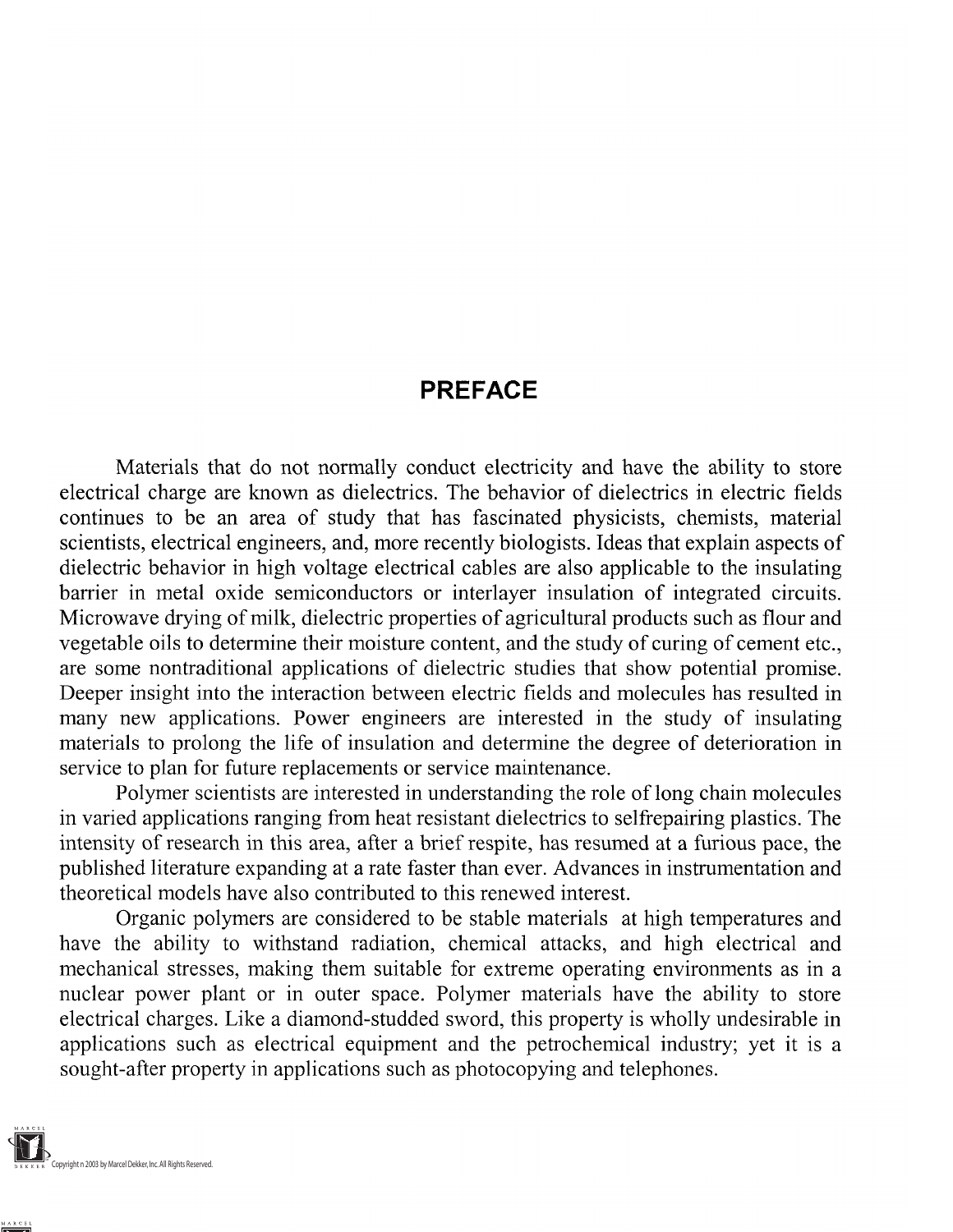This book explains the behavior of dielectrics in electric fields in a fundamentally unifying approach that is based on well-established principles of physics and engineering. Though excellent monographs exist on specialized topics dealing with a relatively narrow area of interest, there is a need for a broader approach to understand dielectrics. It has evolved out of graduate lectures for nearly thirty-five years at the Indian Institute of Science, Bangalore (1966-1980) and the University of Windsor, Windsor, Ontario, Canada (1980-2002). The probing questions of students has helped the author to understand the topics better and to a certain extent dictated the choice of topics.

The book begins with an introductory chapter that explains the ideas that are developed subsequently. The calculation of forces in electric fields in combinations of dielectric media is included because it yields analytical results that are used in the study of the dielectric constant (Ch. 2). The band theory of solids is included because it is required to understand the energy levels of a dielectric, as in the conduction and formation of space charge (Ch. 6-11). The energy distribution function is dealt with because it is a fundamental property that determines the swarm parameters in gaseous breakdown and partial discharges (Ch. 8-9).

Chapter 2 deals with the mechanisms of electrical polarization and their role in determining the value of the dielectric constant under direct voltages. Expressions for the dielectric constant are given in terms of the permanent dipole moment of the molecule and temperature. Several theories of dielectric constant are explained in detail and practical applications are demonstrated. Methods of calculating the dielectric constant of two different media and mixtures of liquids are also demonstrated.

Chapter 3 begins with the definitions of the complex dielectric constant in an alternating electric field. The Debye equations for the complex dielectric constant are explained and the influence of frequency and temperature in determining the relaxation is examined. Functions for representing the complex dielectric constant in the complex plane are given and their interpretation in terms of relaxation is provided. Several examples are taken from the published literature to bring out the salient points.

Chapter 4 continues the discussion of dielectric relaxation from chapter 3. The concept of equivalent circuits is introduced and utilized to derive the set of equations for both Debye relaxation and interfacial polarization. The absorption and dispersion phenomena for electronic polarization are considered, both for damped and undamped situations. These ideas have become very relevant due to developments in fiber optics technology.

Chapter 5 deals with the application of these ideas to understand the experimental results in the frequency domain and with temperature as the main parameter in selected polymers. A brief introduction to polymer science is included to help the reader understand what follows. The terminology used to designate relaxation peaks is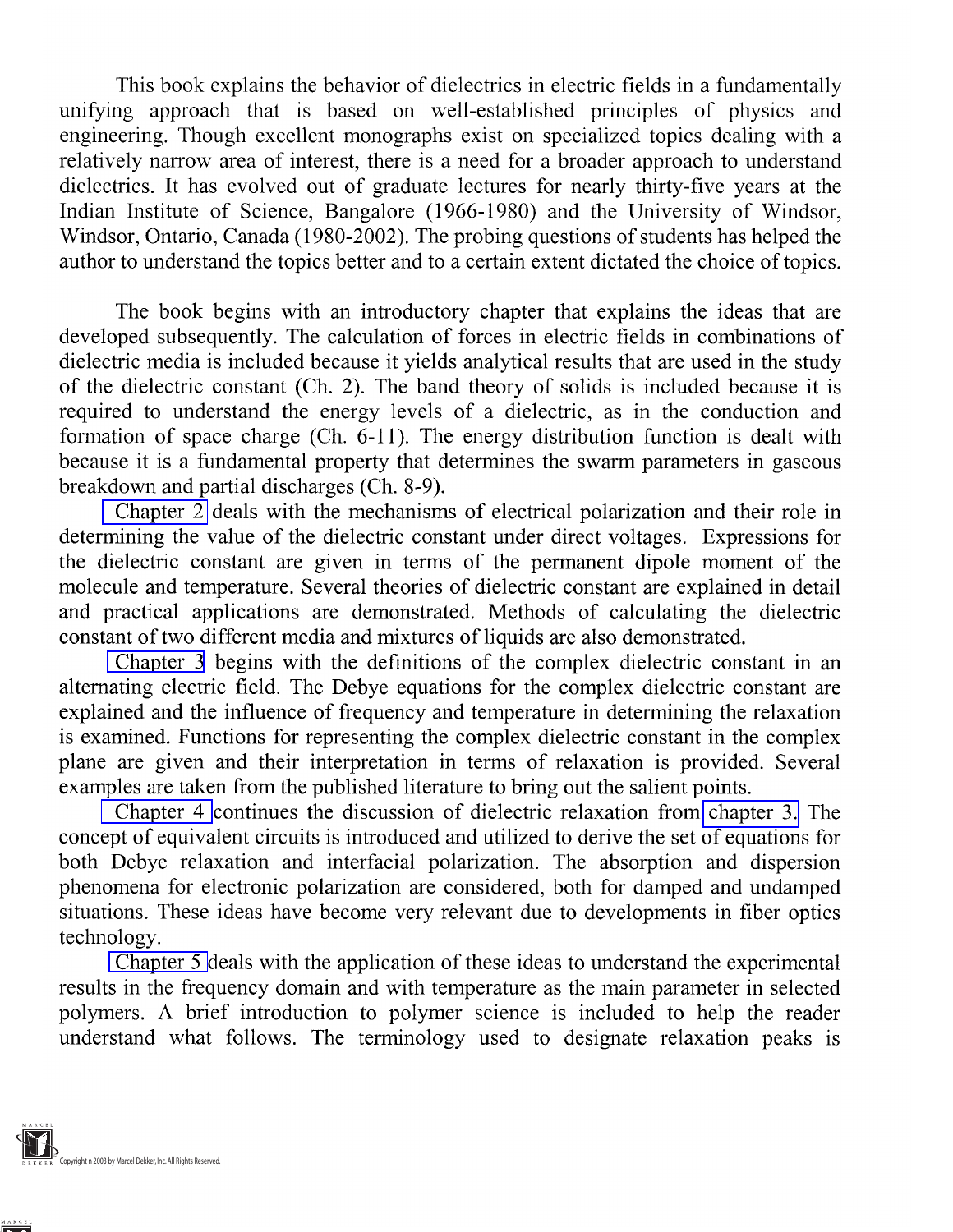explained and methods for interpreting observed results in terms of physics and morphology are presented.

Chapter 6 deals with the measurement of absorption and desorption currents in the time domain in polymers. Though external parameters influence these measurements our concern is to understand the mechanisms of charge generation and drift. Time domain currents may be transformed into the frequency domain complex dielectric constant and the necessary theories are explained. The low frequency, high temperature relaxations observed in several polymers are explained as complementary to the topics in Chapter 5.

The magnitude of electric fields that are employed to study the behavior in dielectrics outlined in Chapters 1-6 is low to moderate. However, the response of a polymer to high electric fields is important from the practical point of view. The deleterious effects of high electric fields and/or high temperatures occur in the form of conduction currents and the complex mechanism of conduction is explained in terms of the band picture of the dielectric. Several examples are selected from the published literature to demonstrate the methods of deciphering the often overlapping mechanisms. Factors that influence the conduction currents in experiments are outlined in Chapter 7.

Chapters 8 deals with the fundamental processes in gaseous electronics mainly in uniform electric fields and again, due to limitation of space, physical principles are selected for discussion in preference to experimental techniques for measuring the cross sections and swarm properties. A set of formulas for representing the relevant properties of several gases, such as the swarm coefficients are provided, from recent published literature.

Chapter 9 is devoted to studies on nonuniform electric field in general and corona phenomenon in particular. These aspects of gaseous breakdown are relevant from practical points of view, for providing better design or to understand the partial discharge phenomena. Both experimental and theoretical aspects are considered utilizing the literature published since 1980, as far as possible. Several computational methods, such as the Boltzmann equation, solutions of continuity equations, and Monte Carlo methods are included. The results obtained from these studies are presented and discussed.

Chapter 10 deals with thermally stimulated processes, mainly in polymers. The theory of thermally stimulated discharge currents and techniques employed to identify the source of charge generation are described to assist in carrying out these experiments

Chapter 11 deals with measurement of the space charges in solids and the different experimental techniques are explained in detail. These nondestructive techniques have largely replaced the earlier techniques of charging a dielectric and slicing it for charge measurements. The Theory necessary to analyze the results of space charge experiments and results obtained is included with each method presented. The author is not aware of any book that systematically describes the experimental techniques and the associated theories in a comprehensive manner.